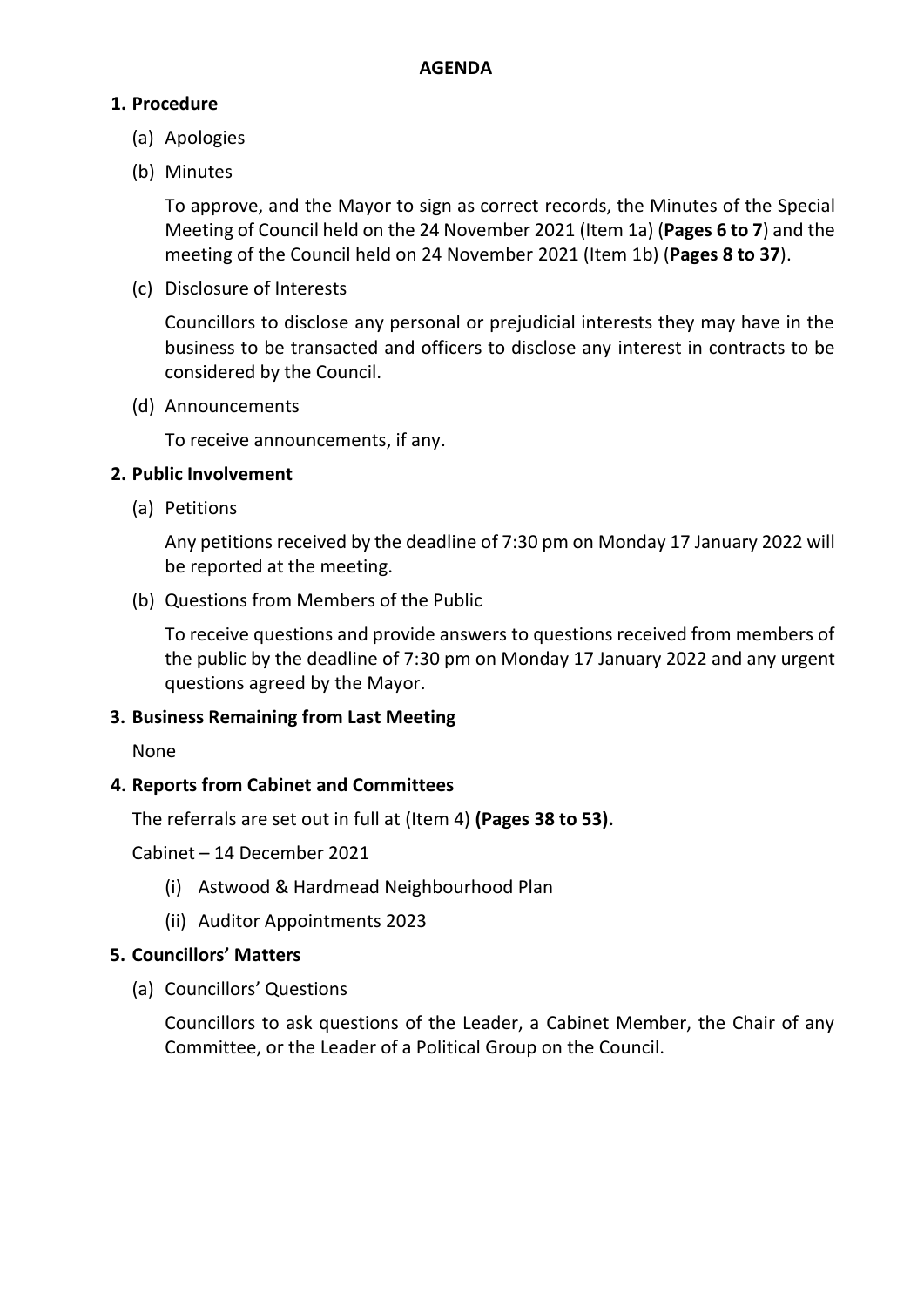(b) Notices of Motions:

The motions are set out in full at (Item 5b) **(Pages 54 to 57).**

- (i) Councillor Trendall Asylum Seeker Accommodation in Milton Keynes (20 December 2021)
- (ii) Councillor Taylor Grid Roads (23 December 2021)
- (iii) Councillor Montague Youth Mayor (5 January 2022)

# **6. Scheme of Councillors Allowances for 2022-23**

To consider item 6 (**Pages 58 to 101**).

# **7. Appointment of Co-optees to the Audit and Standards Committees**

To consider item 7 (**Pages 102 to 106**).

# **8. Update to Financial Regulations**

To consider minor amendments to the Council's Financial Regulations to reflect a number of consequential changes and provide greater clarity for users of the document. Leaders of Political Groups have been consulted on the proposed changes and agreed for them to be considered by Council. A copy of the Briefing Note, detailing the changes is attached at item 8a (**Pages 107 to 108**). A tracked changes version of the amended Financial Regulations is attached at item 8b (**Pages 109 to 163**).

Recommendation

That the minor changes proposed to the Council's Financial Regulations (as set out in Annex b), be agreed.

Contact: Steve Richardson (Director for Finance and Resources) - 01908 252756

Background Papers: None

## **9. Quarterly Report on Special Urgency Decisions**

In accordance with Access to Information Procedure Rule 17.4, to note that the Provisions for Special Urgency, as set out in Access to Information Procedure Rule 16, which provides for key decisions to be taken within the usual 5-day notice period, subject to the agreement of the Chair/Vice-Chairs of the Scrutiny Management Committee, was not used during the period 1 September 2021 to 31 December 2021.

The Council is also advised that Scrutiny Procedure Rule 16(j), which provides for the call-in procedure to not apply with the agreement of the Chair and Vice-Chairs of the Scrutiny Management Committee, was not used during the period 1 September 2021 to 31 December 2021.

Contact: Peter Brown (Head of Democratic Services) - 01908 253671

Background Papers: None